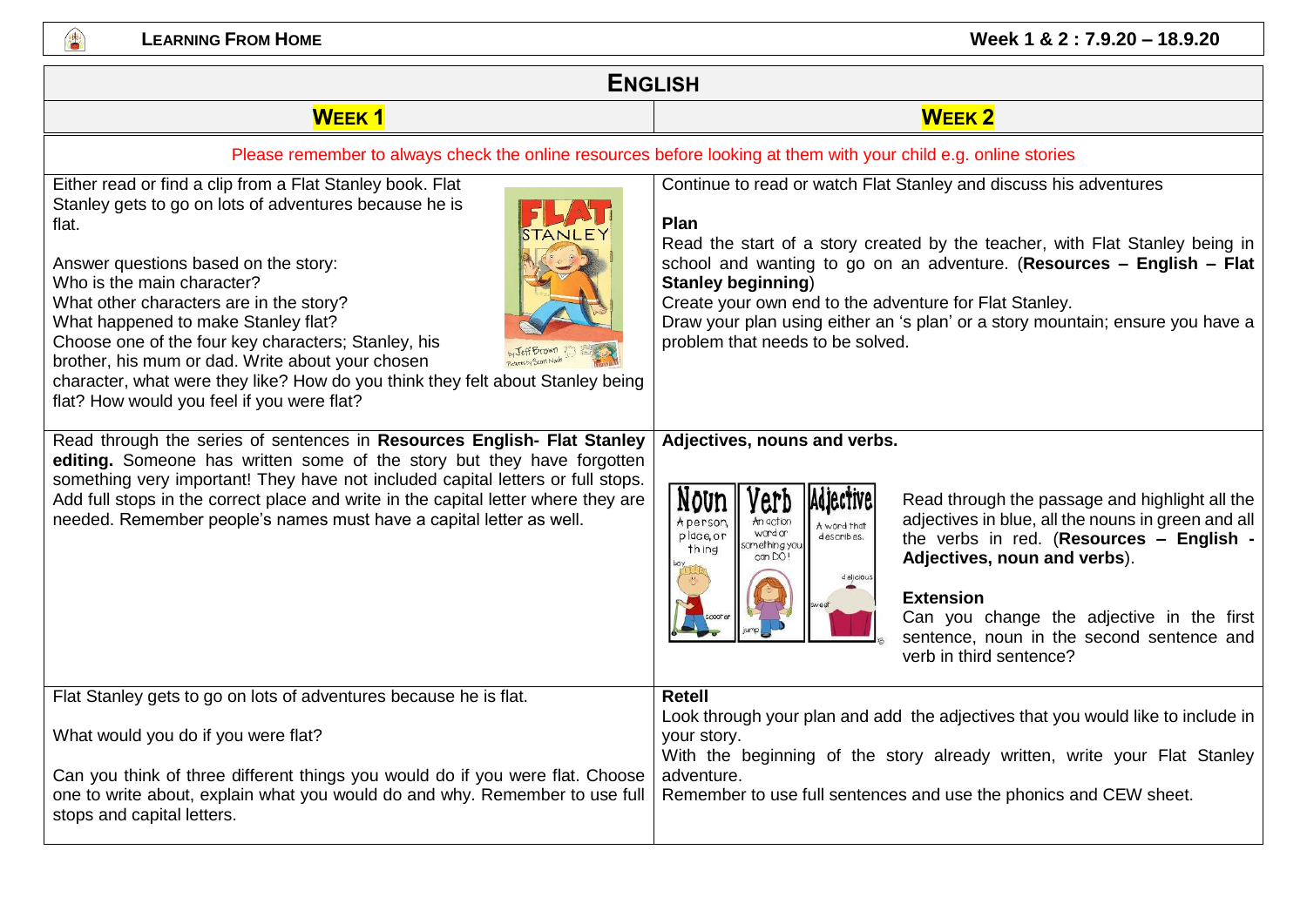幽

| <b>MATHS</b>                                                                                                                                                                                                                                                                                                                                                            |                                                                                                                                                                                                                                                                                                                                                                                                       |
|-------------------------------------------------------------------------------------------------------------------------------------------------------------------------------------------------------------------------------------------------------------------------------------------------------------------------------------------------------------------------|-------------------------------------------------------------------------------------------------------------------------------------------------------------------------------------------------------------------------------------------------------------------------------------------------------------------------------------------------------------------------------------------------------|
| <b>WEEK1</b>                                                                                                                                                                                                                                                                                                                                                            | <b>WEEK2</b>                                                                                                                                                                                                                                                                                                                                                                                          |
| <b>Number formation and orientation</b>                                                                                                                                                                                                                                                                                                                                 | Counting on and back in 10s from any number                                                                                                                                                                                                                                                                                                                                                           |
| Practise writing the digits 0-9. When writing each digit we start from the top.<br>Write the digits in order from 0 to 9.<br>To help you with the correct formation you could use the website link called<br>'Number Formation' in the Useful Websites box. (We draw the three lined 4)<br>In Resources 'Numbers to 10, different representations', if you are able to, | On a printed hundred square, in Resources, highlight the 10s column and<br>practise counting from 0 to 100. Or use the Splat Square website. Now practise<br>counting from 100 to 0.<br>What is 10 more than 40?<br>$40 + 10 =$<br>What is 10 less than 40? 40 -10?                                                                                                                                   |
| either print and cut the cards, or choose some of the pictures and make your<br>own.                                                                                                                                                                                                                                                                                    | Answer these calculations by counting on or back in 10.<br>$20 - 10 =$<br>$70 + 10 =$<br>$50 + 10 =$<br>$40 - 10 =$                                                                                                                                                                                                                                                                                   |
| Shuffle some of the cards, upside down. Pick a card and write the number<br>shown. Check, is your number the right way around? Did you start from the top?<br>Keep practising until you finish all your cards!                                                                                                                                                          | We can count on from 0 but can we count on from any multiple of 10?<br>Start at 40 and count in 10s to 100. Now try starting from 70, 20, 90.<br>Can we count back to 0 from any multiple of 10? Count back in 10s starting<br>from 30, 50, 70.                                                                                                                                                       |
|                                                                                                                                                                                                                                                                                                                                                                         | Each time we count in tens, only the tens column changes. Does the ones<br>column change? No, it's always a 0.<br>Look at another column on the hundred square; e.g. 12, 22, 32, 42, 52.<br>What's happening to the tens column?<br>What's happening to the ones column?<br>Choose another column and practise adding and subtracting 10.<br>$34 + 10 =$<br>$27 + 10 =$<br>$81 - 10 =$<br>$56 - 10 =$ |
|                                                                                                                                                                                                                                                                                                                                                                         | Complete the questions and patterns in 'Counting in 10s' in the resources<br>folder.'                                                                                                                                                                                                                                                                                                                 |
| Numbers to 100<br>Practise counting to 20, 50 or 100. You can use 'Hundred Square' in<br>resources to help, if needed. Choose any number. What are the next 5<br>numbers? E.g. if 23 is my number, the next 5 are 24, 25, 26, 27, 28.<br>Practise counting down from 20, 50 or 100. Choose any number. Counting<br>backwards what are the next five numbers?            | <b>Counting in 2s</b><br>Using the 100 square in Useful Websites or Resources highlight 2s to 24.<br>Then practise counting in 2s to 24. Can you see a pattern?<br>Write out your 2s to 24.<br>Which of these numbers are a multiple of 2?<br>12, 17, 3, 4, 53, 72. How do you know?                                                                                                                  |
| In Resources, complete the 'Number Tracks' filling in the missing numbers in<br>the patterns.                                                                                                                                                                                                                                                                           | Challenge yourself by counting on in 2s from any multiple of 2.<br>Try counting in 2s from 6, from 12, from 18.<br>Even trickier, practise counting backwards from 24. How far can you get?                                                                                                                                                                                                           |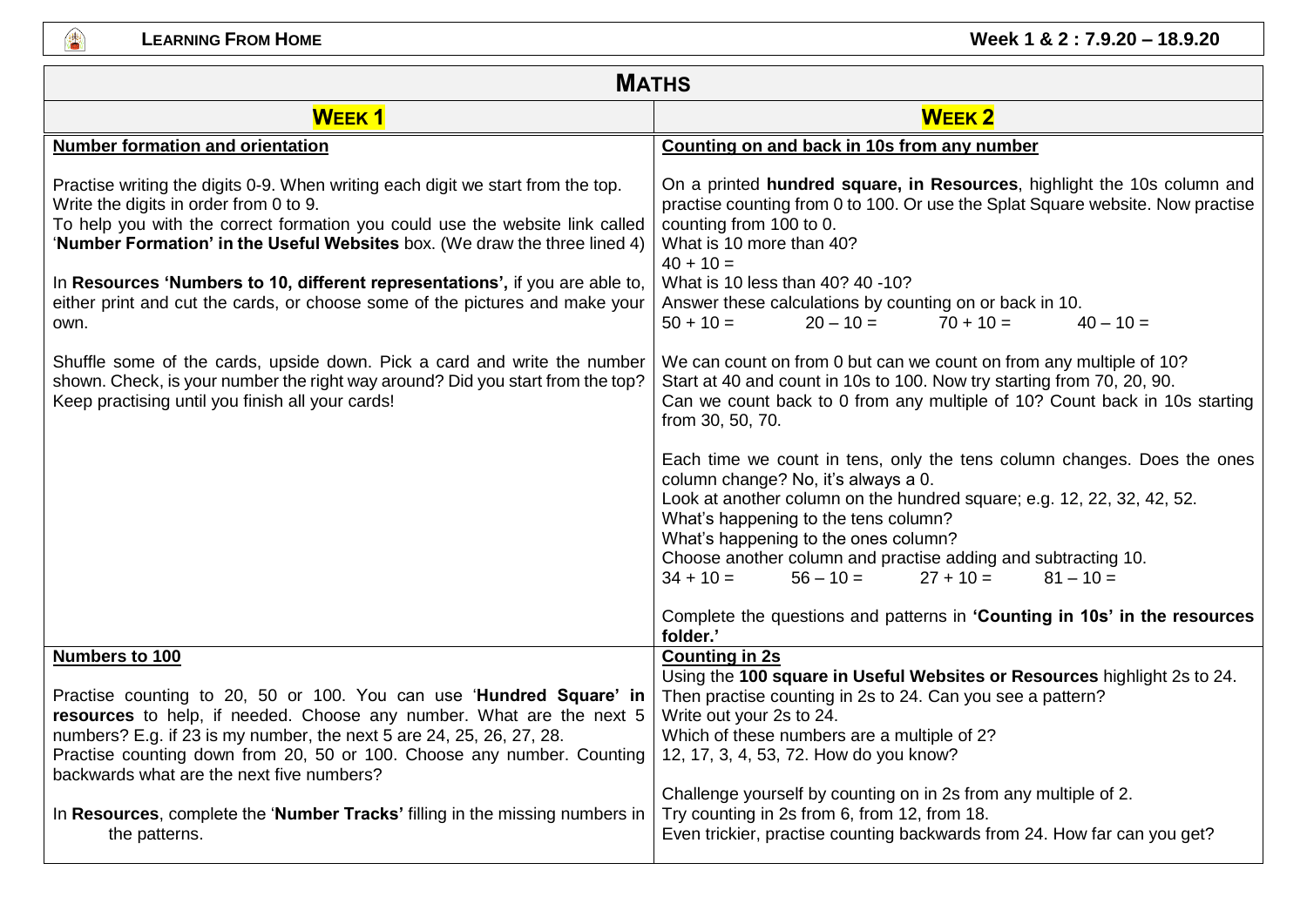

| <b>MATHS</b>                                                                                                                                                                                                                                                                                                                                                                                                                                                                                                                                                                                  |  |
|-----------------------------------------------------------------------------------------------------------------------------------------------------------------------------------------------------------------------------------------------------------------------------------------------------------------------------------------------------------------------------------------------------------------------------------------------------------------------------------------------------------------------------------------------------------------------------------------------|--|
| <b>WEEK2</b>                                                                                                                                                                                                                                                                                                                                                                                                                                                                                                                                                                                  |  |
| Complete the questions and patterns in 'Counting in 2s' in the Resources<br>folder.'                                                                                                                                                                                                                                                                                                                                                                                                                                                                                                          |  |
| <b>Counting in 5s</b><br>Using the 100 square in Useful Websites or Resources highlight 5s to 60.<br>Then practise counting in 5s to 60. Can you see a pattern?<br>Write out your 5s to 60<br>Which of these numbers are a multiple of 5?<br>15, 17, 40, 4, 53, 70. How do you know without counting?<br>Challenge yourself by counting on in 5s from any multiple of 5.<br>Try counting in 5s from 15, from 45, from 30.<br>Even trickier, practise counting backwards from 60. How far can you get?<br>Complete the questions and patterns in 'Counting in 5s' in the Resources<br>folder.' |  |
|                                                                                                                                                                                                                                                                                                                                                                                                                                                                                                                                                                                               |  |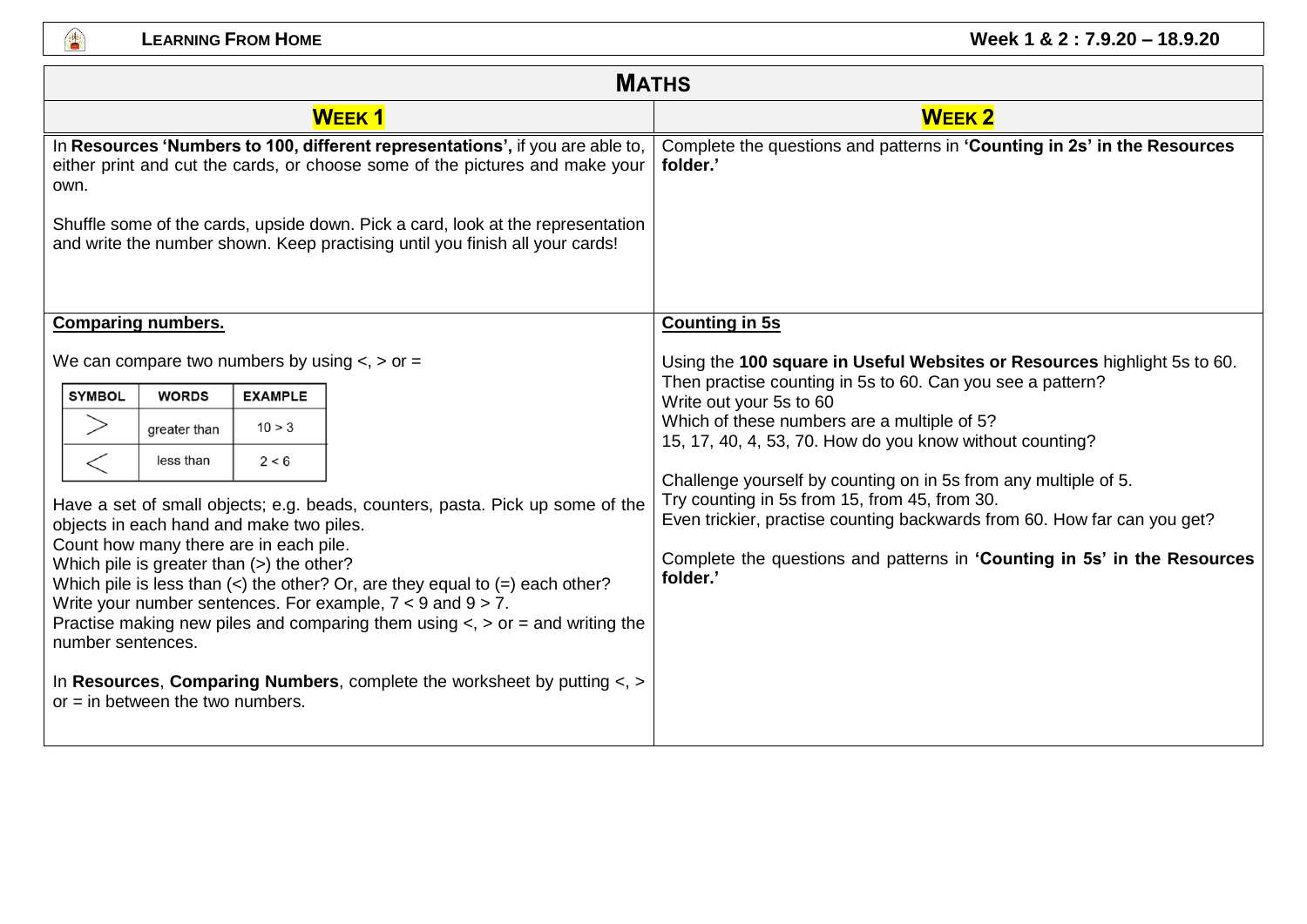●

| <b>MATHS</b> |                                                                                                                  |
|--------------|------------------------------------------------------------------------------------------------------------------|
| <b>WEEK1</b> | <b>WEEK 2</b>                                                                                                    |
|              | <b>Counting in 3s</b>                                                                                            |
|              | Using the 100 square in Useful Websites or Resources highlight 3s to 36.<br>The practise counting in 3s to 36.   |
|              | Practise in chunks of three. 3, 6, 9, pause. 12, 15, 18, pause. 21, 24, 27 pause.<br>30, 33, 36 pause.           |
|              | Write out your 3s to 36.                                                                                         |
|              | Challenge yourself by counting on in 3s from any multiple of 3.<br>Try counting in 3s from 21, from 12, from 18. |
|              | Even trickier, practise counting backwards from 36. How far can you get?                                         |
|              | Complete the questions and patterns in 'Counting in 3s' in the resources<br>folder.'                             |
|              |                                                                                                                  |
|              |                                                                                                                  |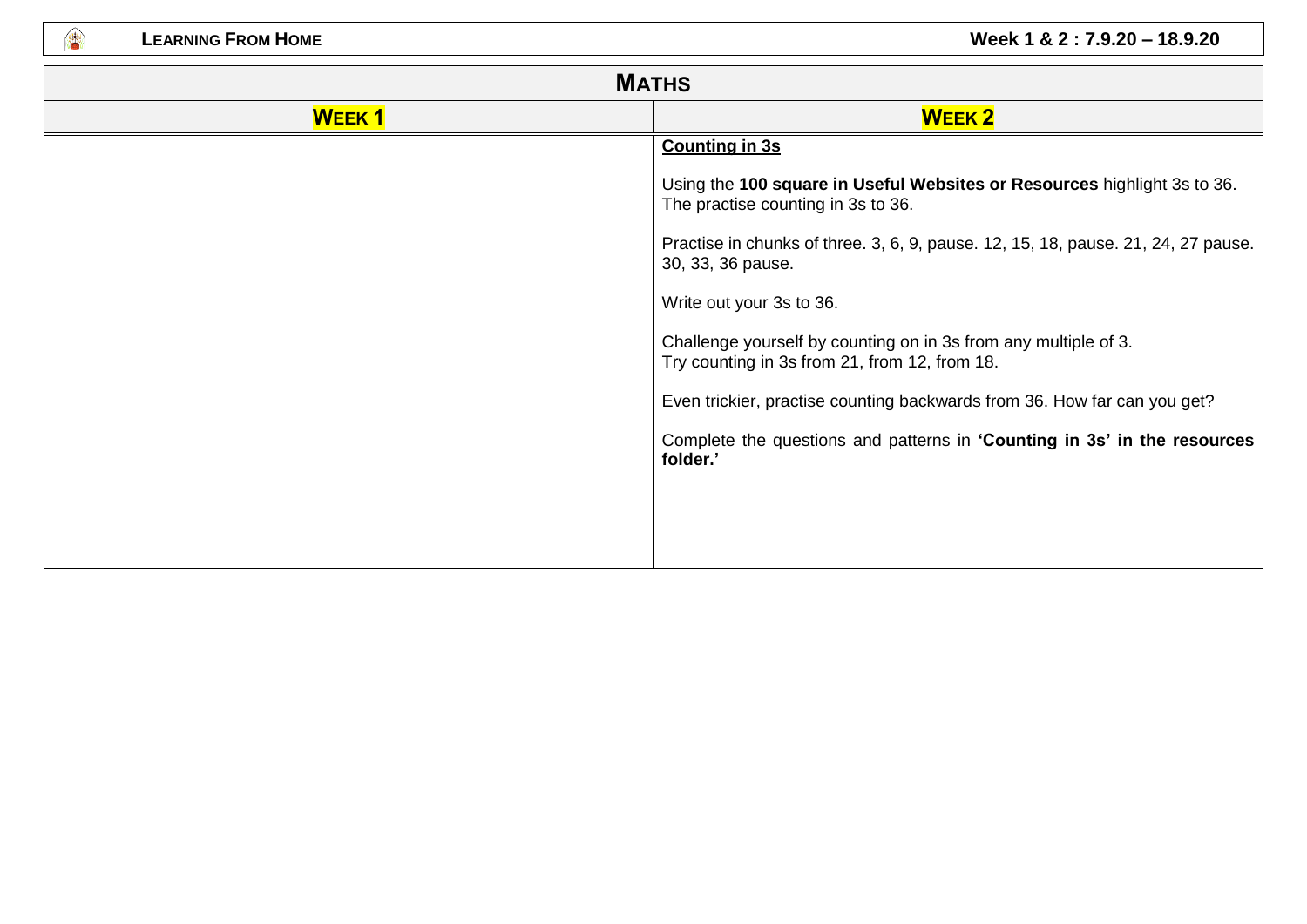

## **LEARNING FROM HOME CONSUMING <b>EXAMPLE 2** : 7.9.20 – 18.9.20

| <b>DT</b>                                                                                                                                                                                       |                                                                                                                                                                            |      |
|-------------------------------------------------------------------------------------------------------------------------------------------------------------------------------------------------|----------------------------------------------------------------------------------------------------------------------------------------------------------------------------|------|
| <b>WEEK1</b>                                                                                                                                                                                    | <b>WEEK2</b>                                                                                                                                                               |      |
| This term we will be exploring how wheels and axles work together.                                                                                                                              | Watch the Wheels and Axles clip in the Useful Websites box<br>What is a wheel?                                                                                             |      |
| Go on a wheel hunt around your house and, if possible, with an adult outside.                                                                                                                   | What is an axle?<br>How do they work together?                                                                                                                             |      |
| Draw and name all the different objects you can find with wheels. (including<br>toys)<br>What is the product?                                                                                   | The key words we are learning this week are:                                                                                                                               |      |
| What is its purpose?<br>How many wheels does it have?                                                                                                                                           | wheel                                                                                                                                                                      | axle |
| Explore and think about:<br>How do the wheels move?<br>How are they attached to the product so that they can spin?<br>Why does this product have that many wheels?<br>Why are the wheels round? |                                                                                                                                                                            |      |
|                                                                                                                                                                                                 | chassis                                                                                                                                                                    | body |
|                                                                                                                                                                                                 |                                                                                                                                                                            |      |
|                                                                                                                                                                                                 | In Resources - Wheels and Axles Sorting Activity, if you have access to a<br>printer, print and sort the pictures into these four groups: wheels, axles,<br>chassis, body. |      |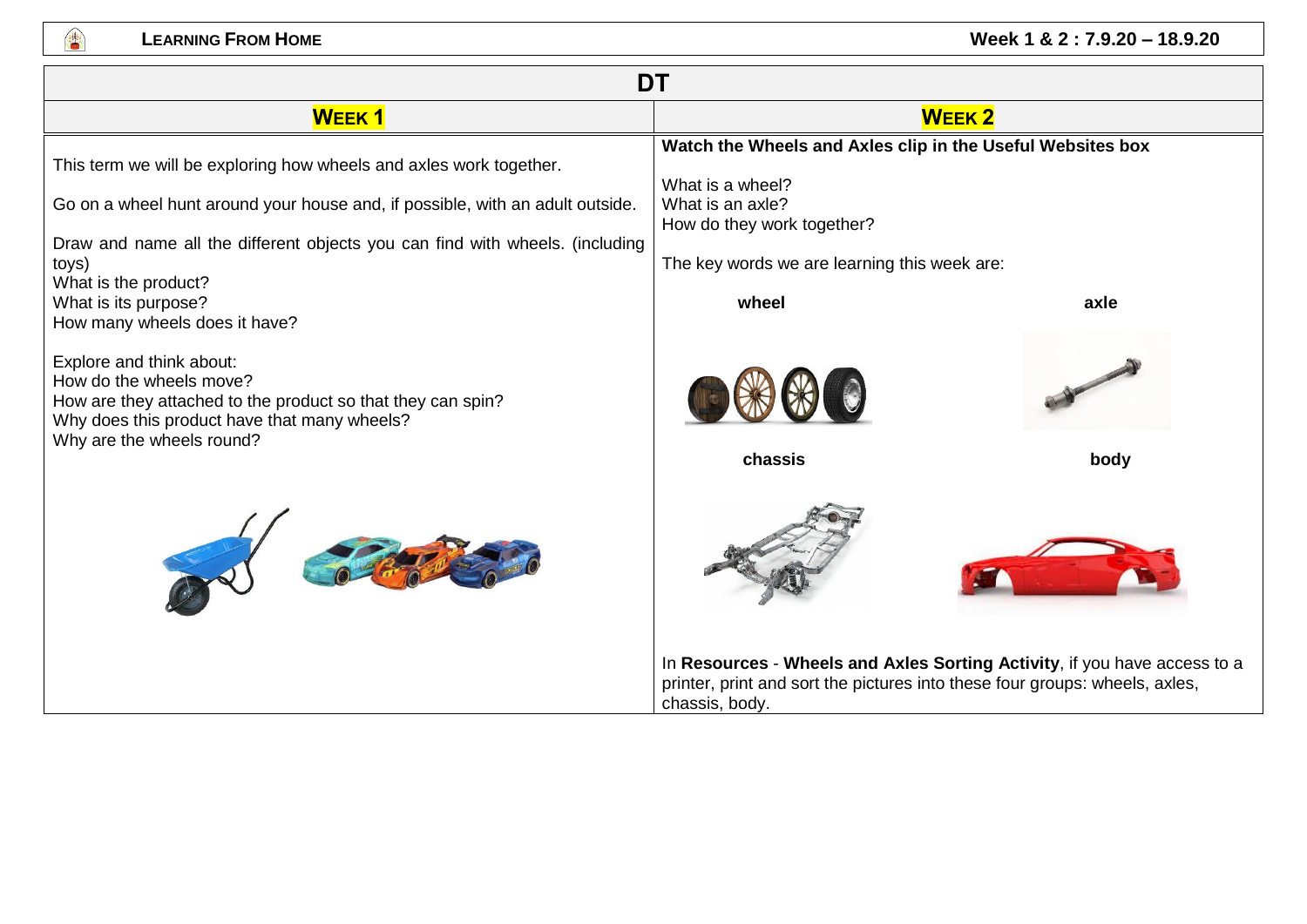

| <b>COMPUTING</b>                                                                                                                                                                                                                                                                                                                                                                                                                                                                                                                                             |                                                                                                                                                                                                                                                                                                                                                                                                                                                                                                                                                                                                                                                                  |
|--------------------------------------------------------------------------------------------------------------------------------------------------------------------------------------------------------------------------------------------------------------------------------------------------------------------------------------------------------------------------------------------------------------------------------------------------------------------------------------------------------------------------------------------------------------|------------------------------------------------------------------------------------------------------------------------------------------------------------------------------------------------------------------------------------------------------------------------------------------------------------------------------------------------------------------------------------------------------------------------------------------------------------------------------------------------------------------------------------------------------------------------------------------------------------------------------------------------------------------|
| <b>WEEK1</b>                                                                                                                                                                                                                                                                                                                                                                                                                                                                                                                                                 | <b>WEEK 2</b>                                                                                                                                                                                                                                                                                                                                                                                                                                                                                                                                                                                                                                                    |
| In class, we will be exploring the range of programs we will be using this half<br>term. Talking about those that are online and those that are not.<br>With an adult, talk through the different programs and games you use. Make<br>sure you know if it uses the internet not and then talk through what the possible<br>problems you may face if it is online. Ensure you have set rules about what you<br>must do if something pops up, where and when you may use your device and<br>who you can speak to if something makes you feel upset or worried. | Read Digi Duck's big decision<br>https://www.childnet.com/resources/digiduck-stories/digiducks-big-decision<br>Talk through the problems Digi Duck faces in the story.<br>Why do you think he shared the photo?<br>Was he trying to be unkind?<br>What should he do?<br>He was lucky that the wise owl showed him what might happen if he shared the<br>photo. However, what could he do if he wasn't that lucky?<br>How could he make things better? (Make rules/ agreement with his friends<br>about being kind online?).<br>Create rules about being kind online so that we always remember.<br>Design a poster reminding people to be kind to others online. |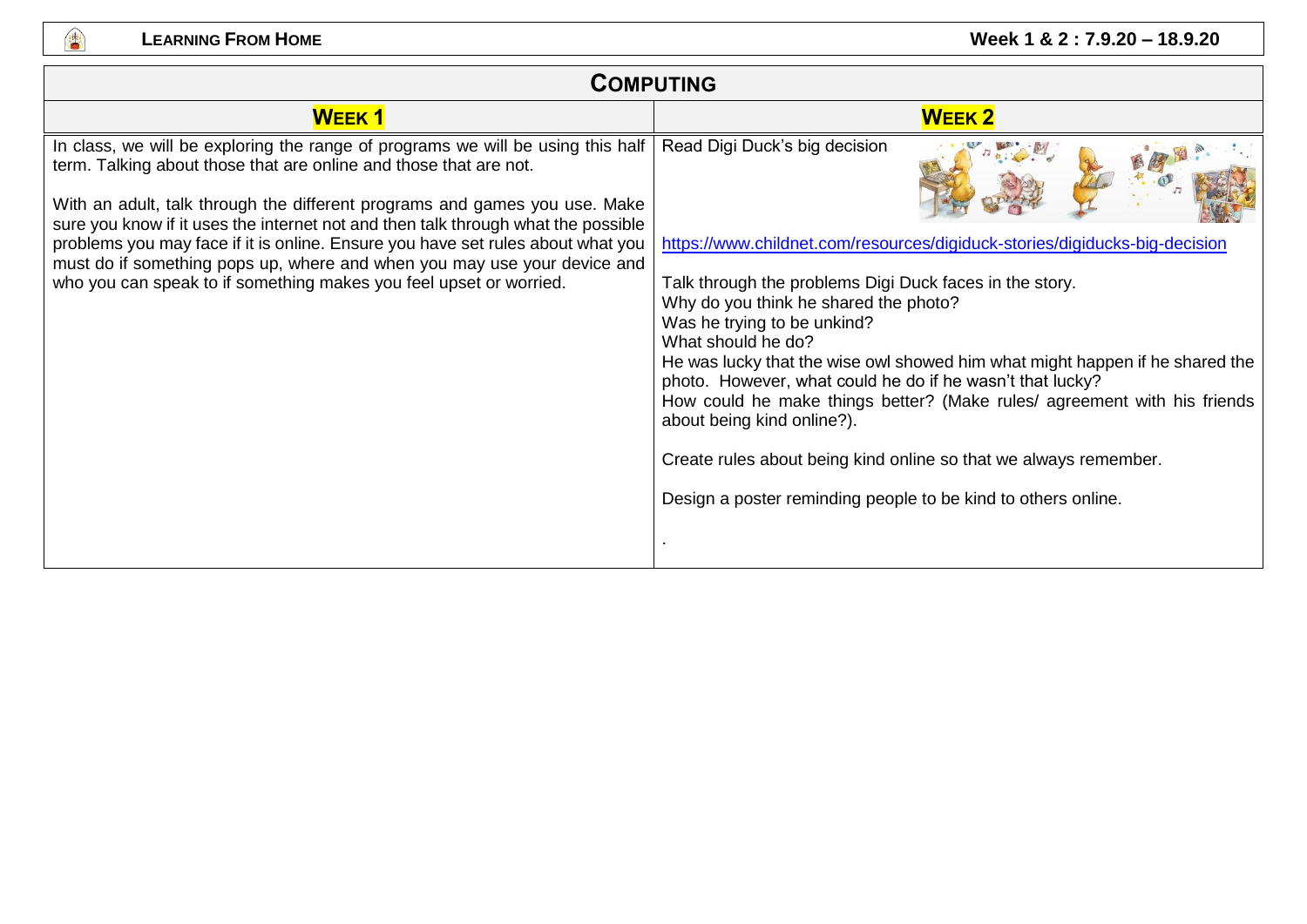

| <b>GEOGRAPHY</b>                                                                                                                                                                                                                                                                                                                                          |                                                                                                                                                                                                                                                                                                                                                                                                                                                                                                                                                                                                |
|-----------------------------------------------------------------------------------------------------------------------------------------------------------------------------------------------------------------------------------------------------------------------------------------------------------------------------------------------------------|------------------------------------------------------------------------------------------------------------------------------------------------------------------------------------------------------------------------------------------------------------------------------------------------------------------------------------------------------------------------------------------------------------------------------------------------------------------------------------------------------------------------------------------------------------------------------------------------|
| <b>WEEK 8</b>                                                                                                                                                                                                                                                                                                                                             | <b>WEEK9</b>                                                                                                                                                                                                                                                                                                                                                                                                                                                                                                                                                                                   |
| In Geography, we will be looking at Ewell, understanding its history, where it is<br>in the world and what are its key features now.<br>Find Ewell Village on Google maps beginning with a world map and zooming<br>in. What do you already know about Ewell? Can you identify any familiar places<br>on the map? (Bourne Hall, the church, Ewell Grove). | Begin with Google maps zoomed out with a pin in Ewell Village. Can you find<br>the different continents? Do you recognise the names? Look back to the<br>continent song from year 1.<br>https://www.youtube.com/watch?v=K6DSMZ8b3LE&safe=true<br>Once we are in Europe, what country do we live in? Talk through the difference<br>between Britain, United Kingdom and England. Now show a map of different<br>counties which county do we live in, start by looking for where we live in England<br>(near the bottom to the right do you know what we call this? It is southeast<br>England). |
| What do you notice on the map? Can you see a river, buildings, parks; these<br>are all features of Ewell.<br>Consider why these features are in Ewell Village. (People need to use shops,<br>post letters).<br>Do we use the river now?<br>Would we have used it in the past?                                                                             | Complete the where do I live booklet, draw a picture for each page start with<br>the word, Europe, England, Surrey, Ewell. (Resources - geography - Where<br>do I live).                                                                                                                                                                                                                                                                                                                                                                                                                       |
| Choose four features that you have noticed. These can come from the list<br>below. Draw a picture of each feature and write what the purpose this feature<br>has, how does it help the people who live in Ewell?<br>(Prison, mill, museum, lake, street signs and traffic calming measures, parking<br>restrictions - why are these needed?)              |                                                                                                                                                                                                                                                                                                                                                                                                                                                                                                                                                                                                |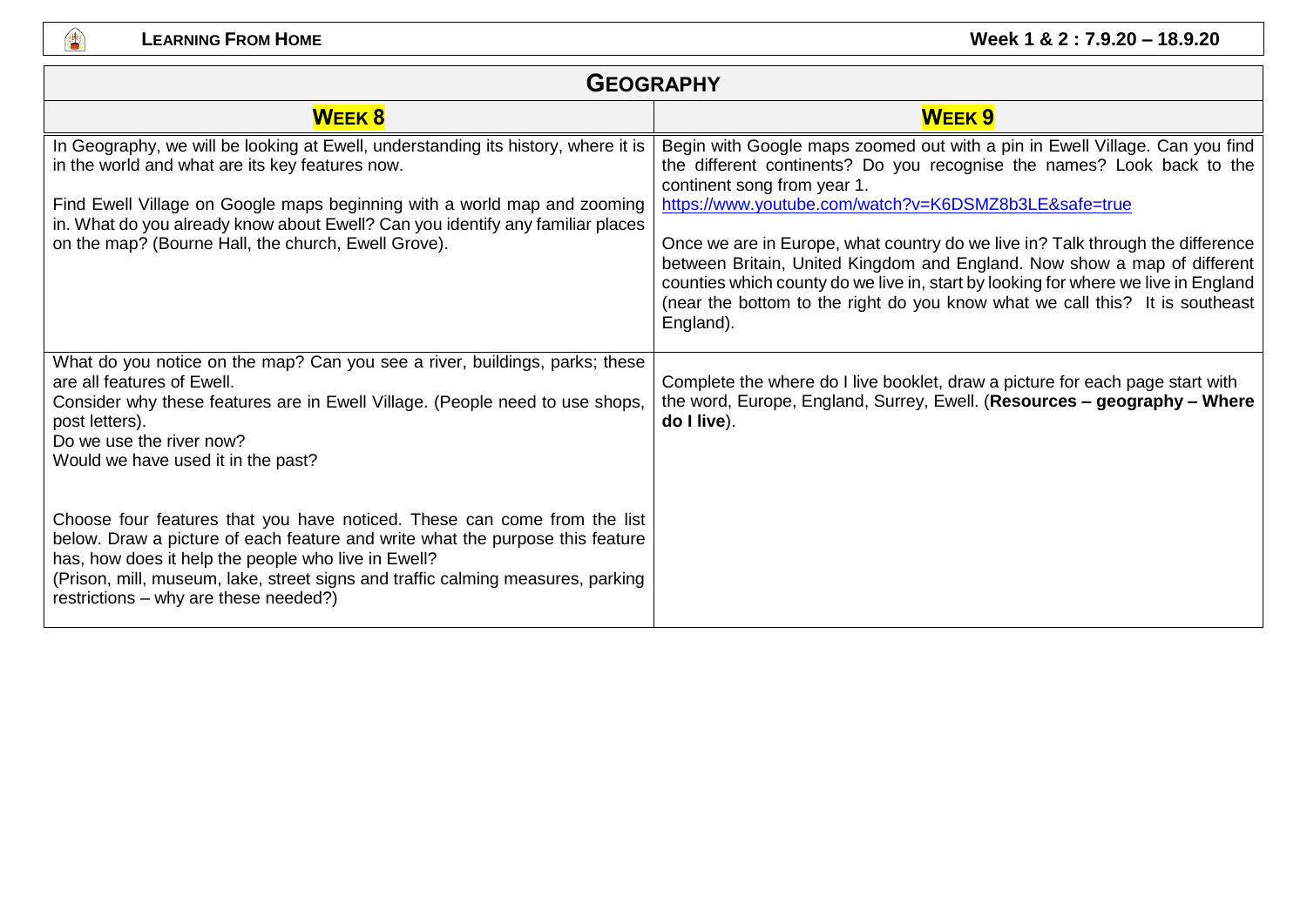

| <b>RE</b>                                                                                                                                                                                                                                                                                                                                                                                                                                                                                                                                                                                                                                                                                                                                                                                                                                                                                                                                                                                  |                                                                                                                                                                                                                                                                                                                                                                                                                                                                                                                                                                                                                                                                                                                                                                                                                                                                  |
|--------------------------------------------------------------------------------------------------------------------------------------------------------------------------------------------------------------------------------------------------------------------------------------------------------------------------------------------------------------------------------------------------------------------------------------------------------------------------------------------------------------------------------------------------------------------------------------------------------------------------------------------------------------------------------------------------------------------------------------------------------------------------------------------------------------------------------------------------------------------------------------------------------------------------------------------------------------------------------------------|------------------------------------------------------------------------------------------------------------------------------------------------------------------------------------------------------------------------------------------------------------------------------------------------------------------------------------------------------------------------------------------------------------------------------------------------------------------------------------------------------------------------------------------------------------------------------------------------------------------------------------------------------------------------------------------------------------------------------------------------------------------------------------------------------------------------------------------------------------------|
| <b>WEEK1</b>                                                                                                                                                                                                                                                                                                                                                                                                                                                                                                                                                                                                                                                                                                                                                                                                                                                                                                                                                                               | <b>WEEK2</b>                                                                                                                                                                                                                                                                                                                                                                                                                                                                                                                                                                                                                                                                                                                                                                                                                                                     |
| What do Christians believe God is like?                                                                                                                                                                                                                                                                                                                                                                                                                                                                                                                                                                                                                                                                                                                                                                                                                                                                                                                                                    | <b>What do Christians believe God is like?</b>                                                                                                                                                                                                                                                                                                                                                                                                                                                                                                                                                                                                                                                                                                                                                                                                                   |
| We are going to start answering our big question by discussing images of the<br>Christian God, where we have seen them and why they look like they do.<br>With an adult, talk about:<br>What do you know about the Christian God?<br>Do Christians believe they can see God?<br>How do we know about their God?<br>What do Christians believe about What God is like?<br>Record your ideas in your topic book. This can be as notes or in full sentences.<br>Has anyone seen a picture or image of God? When and where? What did the<br>image look like? (Church, book, TV)<br>Look at Representations of the Christian God in images.<br>Who do you think drew these? Why do you think they think God looks like that?<br>Christians believe God is spirit, God is light, and God is Love. God is all knowing<br>and all seeing. God is eternal.<br>Using this description. Draw what you think a Christian God would look like and<br>explain why you have chosen to draw God like that. | Watch the clip in Useful Websites called 'God the creator.'<br>How do you think this makes Christians feel about their God? What adjectives<br>can you think of; e.g. powerful, caring?<br>What did it show their God creating?<br>What did it not show that you see in the world?<br>If you could create something for the Earth, what would it be?<br>Watch the clip called 'What is God like?' in Useful Websites up until<br>4min16seconds<br>Focus on the last sentence 'and he was showing the world, just what God is<br>like.' What does the story suggest Christians believe God is like?<br>Make a poster with words and pictures that you think Christians would use to<br>describe their God. Here are some examples of ways you could make your word<br>art.<br>Shield Potter.<br>Counselor <del>ਹ</del> ੱ<br>laster <b>Consuming Fire</b> Shepherd |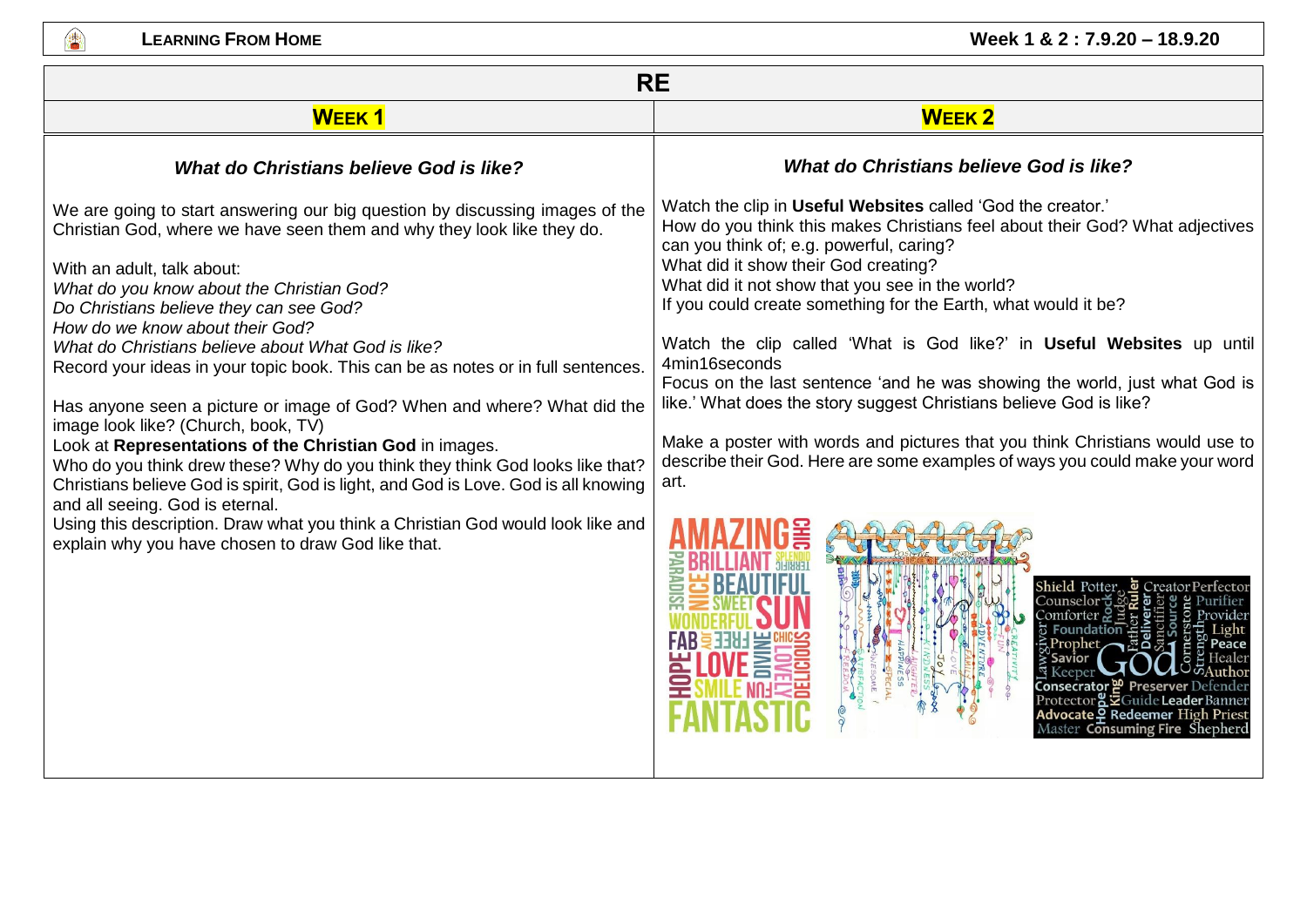

| PЕ                                                                                                                                                                                                                                                                                                                                                                                                    |                                                                                                                                                                                                                                                                                                                                                              |
|-------------------------------------------------------------------------------------------------------------------------------------------------------------------------------------------------------------------------------------------------------------------------------------------------------------------------------------------------------------------------------------------------------|--------------------------------------------------------------------------------------------------------------------------------------------------------------------------------------------------------------------------------------------------------------------------------------------------------------------------------------------------------------|
| <b>WEEK1</b>                                                                                                                                                                                                                                                                                                                                                                                          | <b>WEEK 2</b>                                                                                                                                                                                                                                                                                                                                                |
| We are beginning our dance topic.<br>Spend time listening to a range of music and consider how it makes you feel?<br>Does one piece of music make you want to move more than another?<br>Choose your favourite piece of music and sequence together three different<br>moves.<br>Consider how you can repeat these; would you do them the same or could you<br>change the height, direction or order? | Linking to the music from last week continue to use your favourite piece of<br>music. Think about what you discussed in music, how the music makes you<br>feel. How does it make you want to move?<br>With a focus on twists and turns, create a short piece to share with someone at<br>home, can you link the twist and turns to our moves from last week? |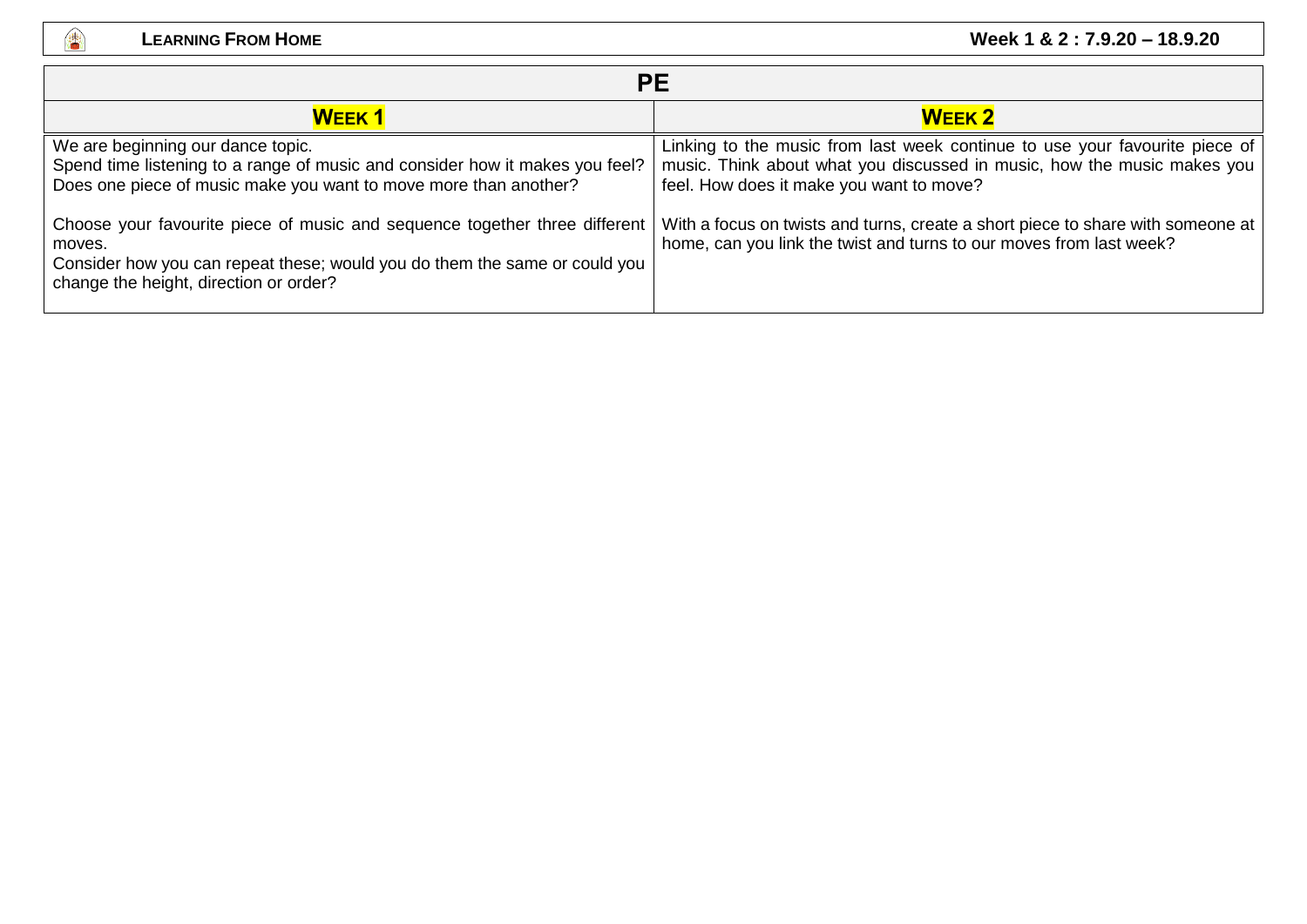**A** 

| <b>PSHE</b>                                                                                                                                                                                                                                                                                                                                                                                                                                      |                                                                                                                                                                                                                                                                                                          |  |
|--------------------------------------------------------------------------------------------------------------------------------------------------------------------------------------------------------------------------------------------------------------------------------------------------------------------------------------------------------------------------------------------------------------------------------------------------|----------------------------------------------------------------------------------------------------------------------------------------------------------------------------------------------------------------------------------------------------------------------------------------------------------|--|
| <b>WEEK1</b>                                                                                                                                                                                                                                                                                                                                                                                                                                     | <b>WEEK2</b>                                                                                                                                                                                                                                                                                             |  |
| All about me<br>We are starting a new class and it is important to think about ourselves as an<br>individual. Consider what is important to you, what you feel you want to work<br>on this year and what you may need help with.<br>Complete the 'All about me sheet' in resources to share with your teacher.                                                                                                                                   | All families are different; we do different things with our families. Some people<br>have big families some people have small families.<br>Start by looking at the Flat Stanley's family, who does he have in his family?<br>Think about other families from stories and TV you may be familiar with and |  |
| Hygiene - washing hands                                                                                                                                                                                                                                                                                                                                                                                                                          | look at their families. Examples might include Andy in Toy Story, Waffle the<br>Wonder Dog and Oxford Reading Tree.                                                                                                                                                                                      |  |
| Watch a video about how to correctly wash your hands, talk through why we<br>are ensuring we are washing our hands properly. When should we be washing<br>our hands?<br>Write a list of all the times it is important to wash your hands.<br>Demonstrate how to wash your hands correctly to someone at home.<br>https://www.nhs.uk/live-well/healthy-body/best-way-to-wash-your-hands/<br>https://www.youtube.com/watch?v=S9VjelWLnEg&safe=true | Talk about how your family is made up of people who are important to you.<br>Create a picture of your family and write about what you like to do with someone<br>in your family.                                                                                                                         |  |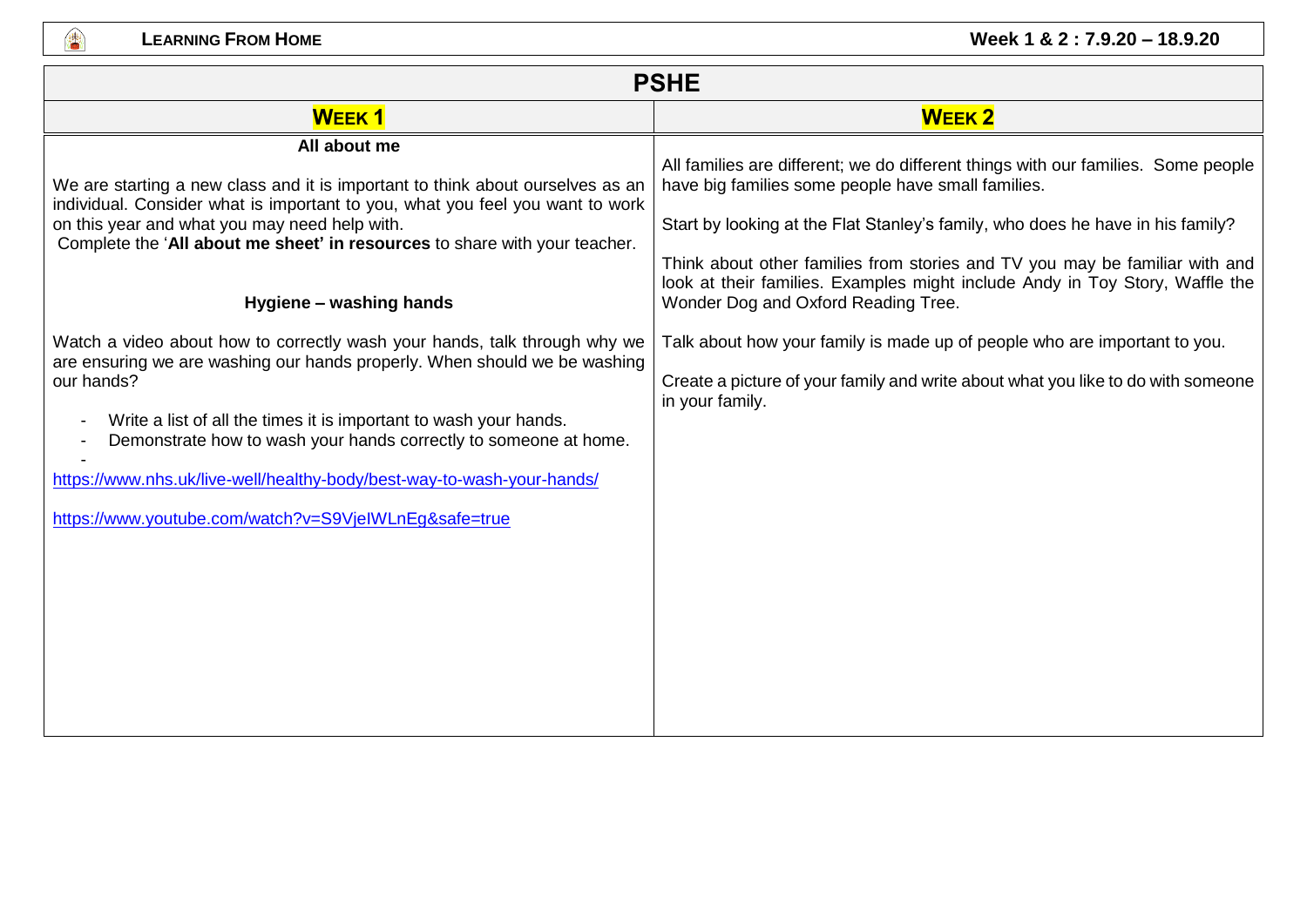## **LEARNING FROM HOME Week 1 & 2 : 7.9.20 – 18.9.20**

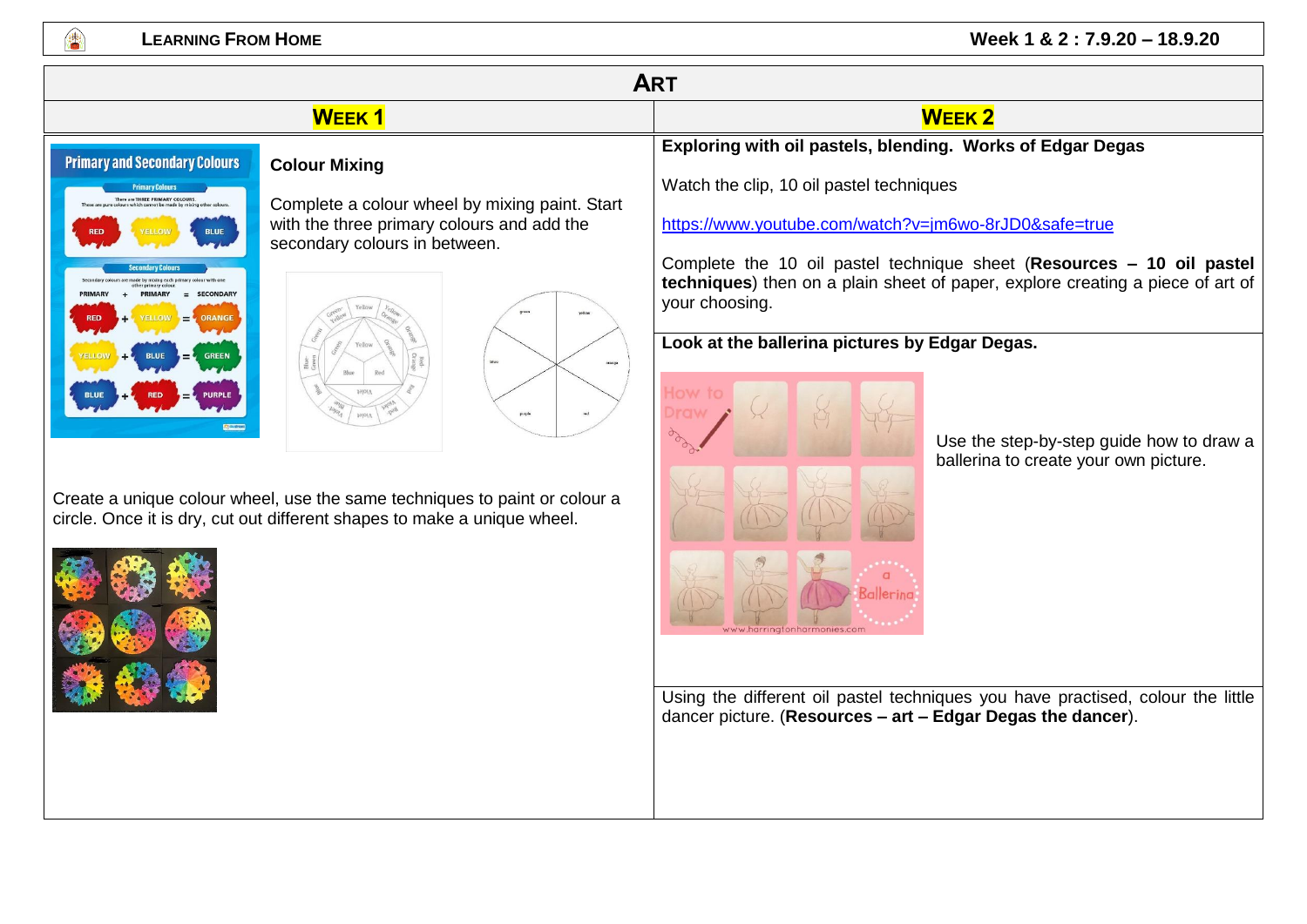●

## **LEARNING FROM HOME CONSUMING <b>EXAMPLE 2** : 7.9.20 – 18.9.20

| <b>SCIENCE</b>                                                                                                                                                                                                                                                                                                                                                                                                                                                                                                                                                                                                                                              |                                                                                                                                                                                                                                                                                                                                                                                                                                                                                                   |
|-------------------------------------------------------------------------------------------------------------------------------------------------------------------------------------------------------------------------------------------------------------------------------------------------------------------------------------------------------------------------------------------------------------------------------------------------------------------------------------------------------------------------------------------------------------------------------------------------------------------------------------------------------------|---------------------------------------------------------------------------------------------------------------------------------------------------------------------------------------------------------------------------------------------------------------------------------------------------------------------------------------------------------------------------------------------------------------------------------------------------------------------------------------------------|
| <b>WEEK1</b>                                                                                                                                                                                                                                                                                                                                                                                                                                                                                                                                                                                                                                                | <b>WEEK 2</b>                                                                                                                                                                                                                                                                                                                                                                                                                                                                                     |
| Read through the PowerPoint, 'Why we Need to Exercise' in Resources.                                                                                                                                                                                                                                                                                                                                                                                                                                                                                                                                                                                        | <b>Personal Hygiene.</b><br>Why do we keep clean?                                                                                                                                                                                                                                                                                                                                                                                                                                                 |
| Answer these key questions as you look at the slides:<br>How does your body feel after sitting down for a long time?<br>What does your heart do for your body?<br>What do your bones do for your body?<br>What do your muscles do for your body?<br>What do your lungs do for your body?<br>Why does exercise help your heart, bones, muscles and lungs?<br>How many minutes or hours should you try to be active for, at least, each day?<br>Make a list of ways you can stay active during the day; e.g. running, skipping<br>etc.<br>Choose a day and keep a chart of which activities you do and how long for. Did<br>you manage to do at least 1 hour? | Discuss the questions below.<br>How often do you clean your hands? What with/why?<br>How often do you clean your teeth? What with/why?<br>How often do you wash your body? What with/why?<br>Go through the Personal Hygiene PowerPoint in resources.<br>Explain to an adult:<br>What is hygiene?<br>What ways do we keep clean?<br>Why is keeping clean important?<br>If you can, with an adult, set up and carry out 'Why we use soap' experiment<br>using the link in the Useful Websites box. |